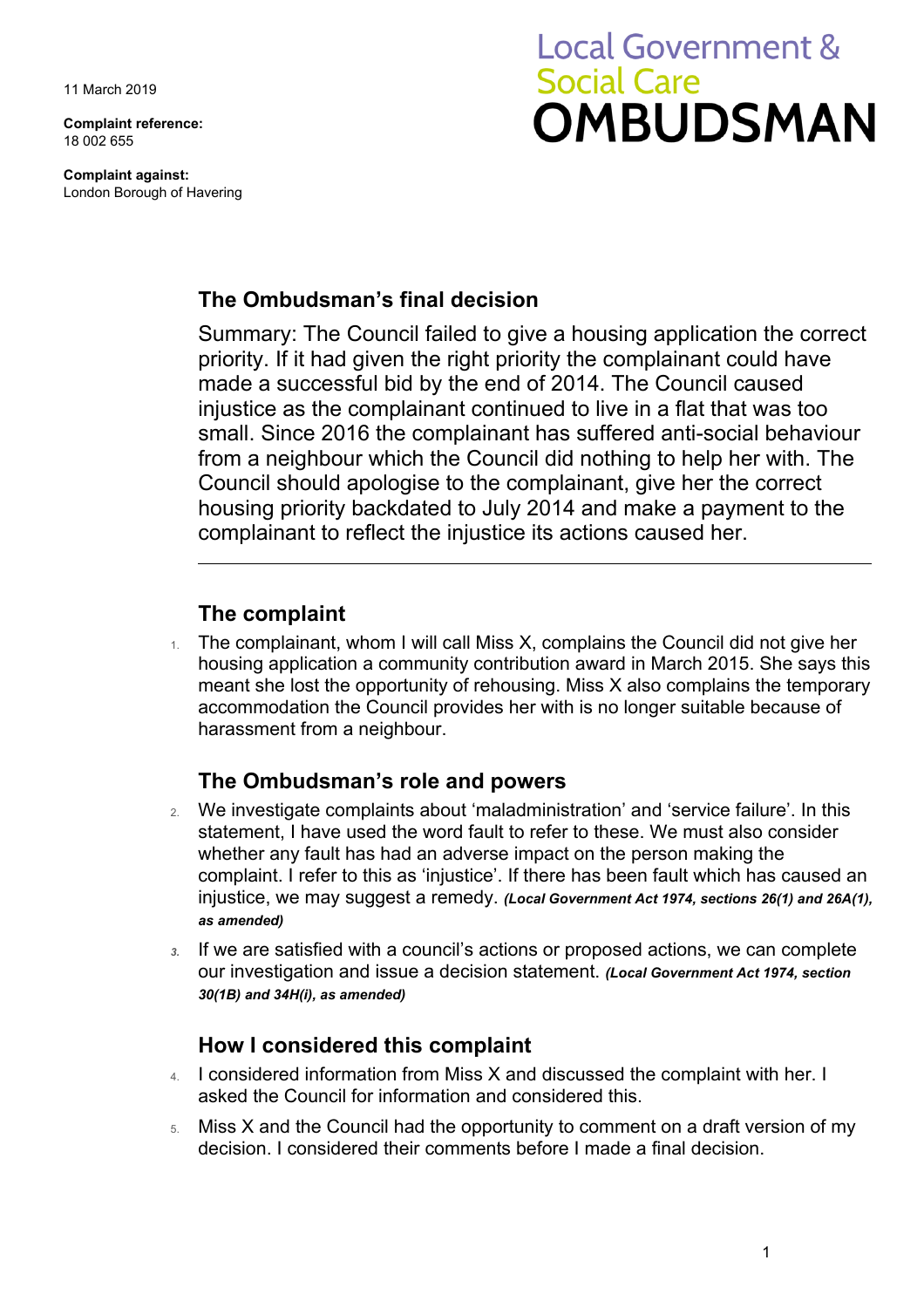# **What I found**

 $\overline{a}$ 

**Allocations law** 

- 6. Every local housing authority must publish an allocations scheme that sets out how it prioritises applicants, and its procedures for allocating housing. It must make all allocations in strict accordance with the published scheme. (*Housing Act 1996, section 166A(1) & (14))*
- 7. An allocations scheme must give reasonable preference to applicants in the following categories:
	- homeless people;
	- people in insanitary, overcrowded or unsatisfactory housing;
	- people who need to move on medical or welfare grounds;
	- people who need to move to avoid hardship to themselves or others. *(Housing Act 1996, section 166A(3))*
- 8. Housing applicants can ask the council to review a wide range of decisions about their applications, including decisions about their housing priority.

**The Council's allocation policies** 

- 9. The Council is a partner in a local choice-based lettings scheme which enables housing applicants to bid for available properties which it advertises.
- 10. In October 2010 the Council had an allocation's policy that gave band C to applicants sharing a kitchen or bathroom and with no security of tenure.
- 11. If the Council had a full housing duty to a homeless applicant it offered the applicant a private sector property it leased from a landlord. It then put the housing application in band D, low housing need, and changed the effective date to the date it accepted the duty. The effective date is the date the Council uses to choose between applicants in the sane band.
- policy says the Council will assess if it needs to move the applicant or change the 12. If the applicant's needs change when in the private sector leased property, the priority band.
- 13. In November 2013 the Council changed its allocations policy. It now placed most eligible applicants with a housing need in emergency or home seekers band. It gave 10 categories of housing need including medical or welfare, overcrowding and homelessness.
- 14. The policy introduced a community contribution award for an applicant or household member who works 16 or more hours a week and has done so for at least twelve months. The Council allowed a six-month break for maternity leave without losing the award. An applicant with a community contribution award had priority over applicants in home seekers band. The policy said applicants had to apply for the award.
- had placed in a private sector leased property. The applicant stayed in this band years the Council moved the application into home seekers band and gave this as 15. The Council now gave PSL band (private sector leased) to homeless applicants it for 2 years from the date they moved into private sector accommodation. Applicants in this band could not get a community contribution award. After two the new effective date. The applicant could then apply for a community contribution award.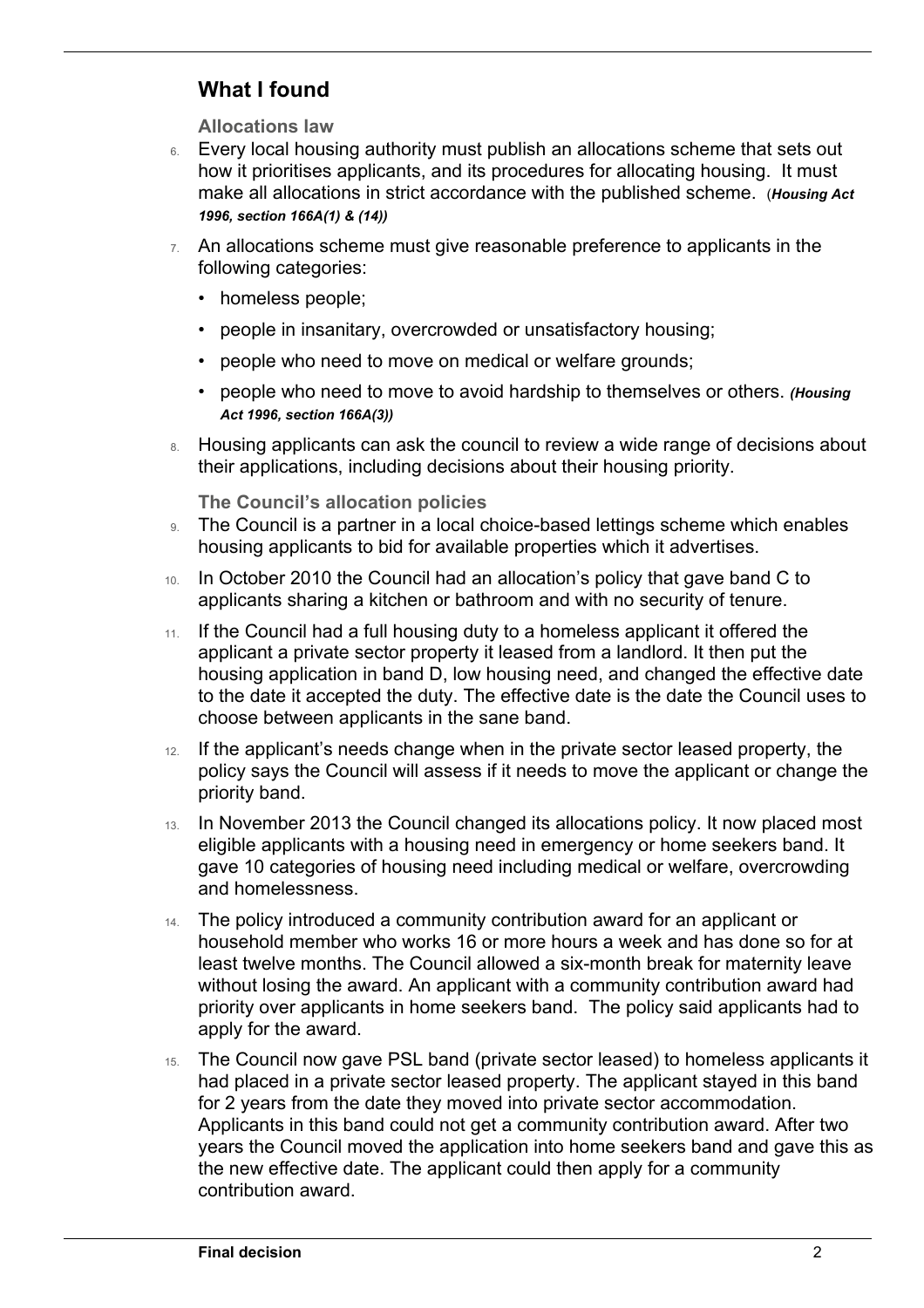- 16. The Council considers bids for accommodation in the following order, emergency band, community contribution, home seeker band, PSL band. The PSL band replaced the previous band D, low housing need but with a time limit for the reduced priority.
- might consult. It says the outcome might be registering the application in the 17. The policy says the Council will assess medical and welfare need and who it emergency or home seeker band. However, it says this does apply to applicants in private sector leased property as it will address medical and welfare needs under homeless legislation.
- 18. In June 2016 the Council made changes to its allocations policy. To get a community contribution award the applicant needed to work six of the preceding twelve months. The Council now would assess if a homeless applicant had a severe medical need made worse by their accommodation.
- 19. The policy says if an applicant is unhappy with a decision he or she can ask for a review and a senior officer will review the decision within 56 days. An applicant can agree a longer time scale.
- 20. The policy says if an applicant can complain to the Housing Ombudsman.

**The Anti-Social Behaviour, Crime and Policing Act 2014** 

- 21. The Act replaced the ASBO (introduced by the Crime and Disorder Act 1998) with six new powers available to a council and the police:
	- civil injunction (a court ordered injunction for up to 12 months.)
	- criminal behaviour order (an order made after conviction for a criminal offence.)
	- Community Protection Notice.
	- Public Spaces Protection Order.
	- closure power.

 $\overline{a}$ 

• dispersal power.

**The Council's anti-social behaviour policy** 

- 22. The Council has a policy for dealing with housing related anti-social behaviour. The policy says it applies to all private sector properties it manages including leased properties. It defines antisocial behaviour as:
	- Conduct that has caused, or is likely to cause harassment, alarm or distress to any person.
	- Conduct that could cause nuisance or annoyance to a person's occupation of residential premises, or
	- Conduct that could cause housing–related nuisance or annoyance to any person.
- 23. The policy goes on to say:

*"Our normal approach is to ensure that troublesome families or individuals receive support to assist them in modifying their behaviour, and then we will act against those who continue to cause a nuisance. We will:* 

 • *Use all the new legal powers available in the Anti-social Behaviour, Crime and Policing Act 2014 and work closely with partners to access non Local Authority/ Registered Landlord powers to tackle ASB.*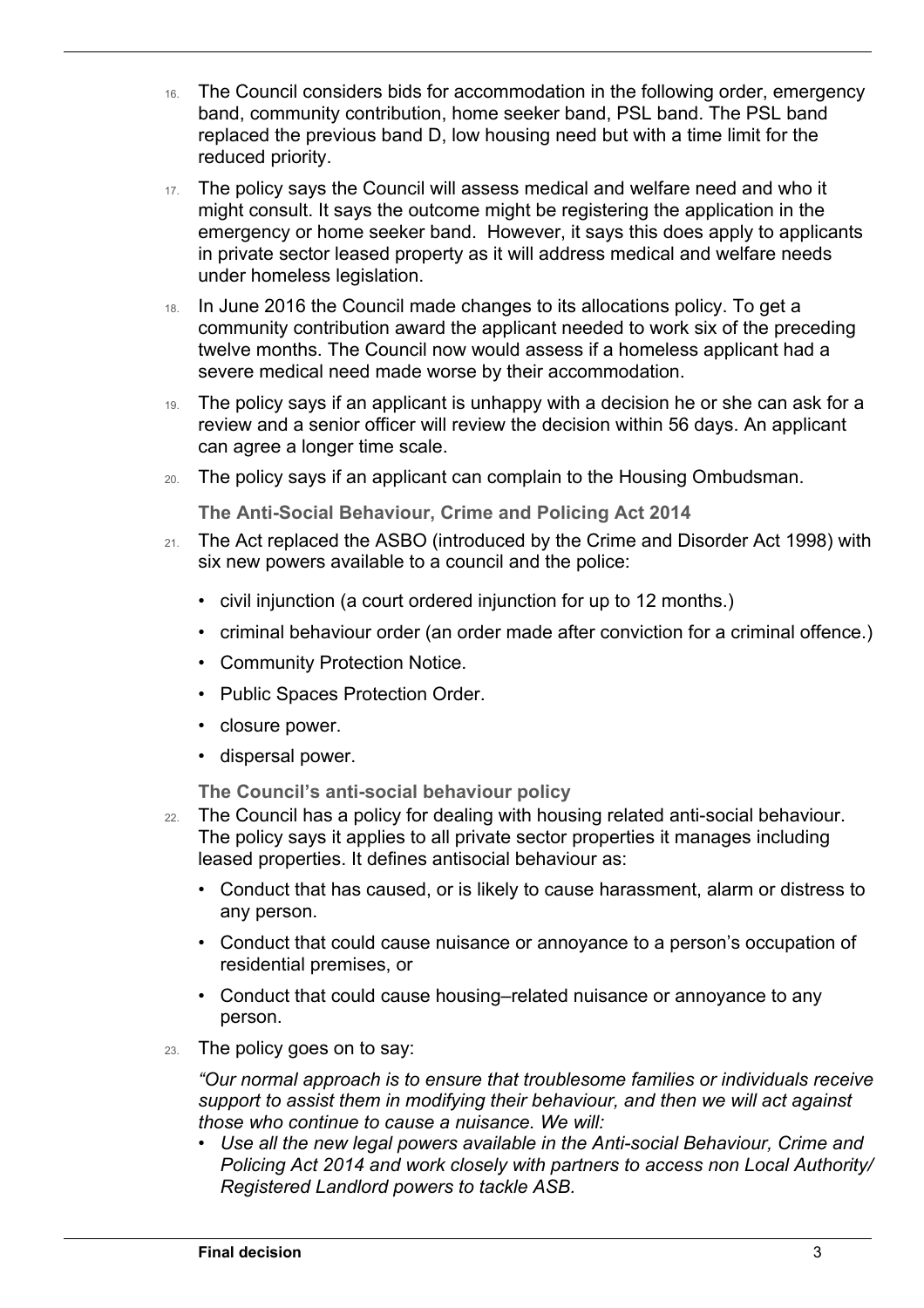*We will be professional and transparent in all our handling of ASB reports, including:* 

- *Adopt a victim orientated approach and ensure that reports of ASB are taken seriously, taking full account of the risk to the victim and the level of harm to the wider community.*
- *Ensure reports of ASB are recorded, acknowledged and addressed by trained staff.*
- *Investigate complaints quickly through the given set timescales.*
- *Ensure reports are investigated thoroughly and fairly.*
- *We will visit contact victims of other ASB within five working days of receiving their report.*
- *We will work with the victim to agree an Action Plan during this visit, and write to them with a copy of the Plan within five working days of the visit.*
- *We will keep victims informed of the progress of their complaint at least every 10 working days but in some cases weekly.*

#### *Staff Training*

 $\overline{a}$ 

- *We are committed to training our staff and will ensure that all staff dealing with ASB are aware of this policy and procedures.*
- *We will provide refresher training and updates, particularly where legislation changes.*
- *Where our response to any incident shows the need for further staff training, this will be provided*."

#### **Temporary accommodation**

24. The law says councils must ensure all accommodation provided to homeless applicants is suitable for the needs of the applicant and members of his or her household. This duty applies to interim accommodation and accommodation provided under the main homelessness duty. *(Housing Act 1996, section 206 and (from 3 April 2018) Homelessness Code of Guidance 17.2)* 

#### **What happened**

- band C with an effective date of 31 July 2012. 25. In July 2012 Miss X was pregnant and living with relatives. She made a housing application to the Council. The Council registered the application and gave Miss X
- 26. Miss X's relatives asked her to leave and she made a successful homeless application to the Council. The Council placed Miss X in a hostel.
- 27. The Council has provided a letter it sent to Miss X dated 2 August 2012. This says under its allocation policy she now was in private sector leasing band with an effective date of 31 July 2012.
- 28. In December 2012 Miss X had her baby.
- 29. In March 2013 the Council moved Miss X to a one bedroom self-contained private sector leased flat.
- 30. In April 2013 the Council changed its policy and put Miss X in the new PSL band. I have not seen a copy of a letter sent by the Council to Miss X explaining how the change in policy affected her application.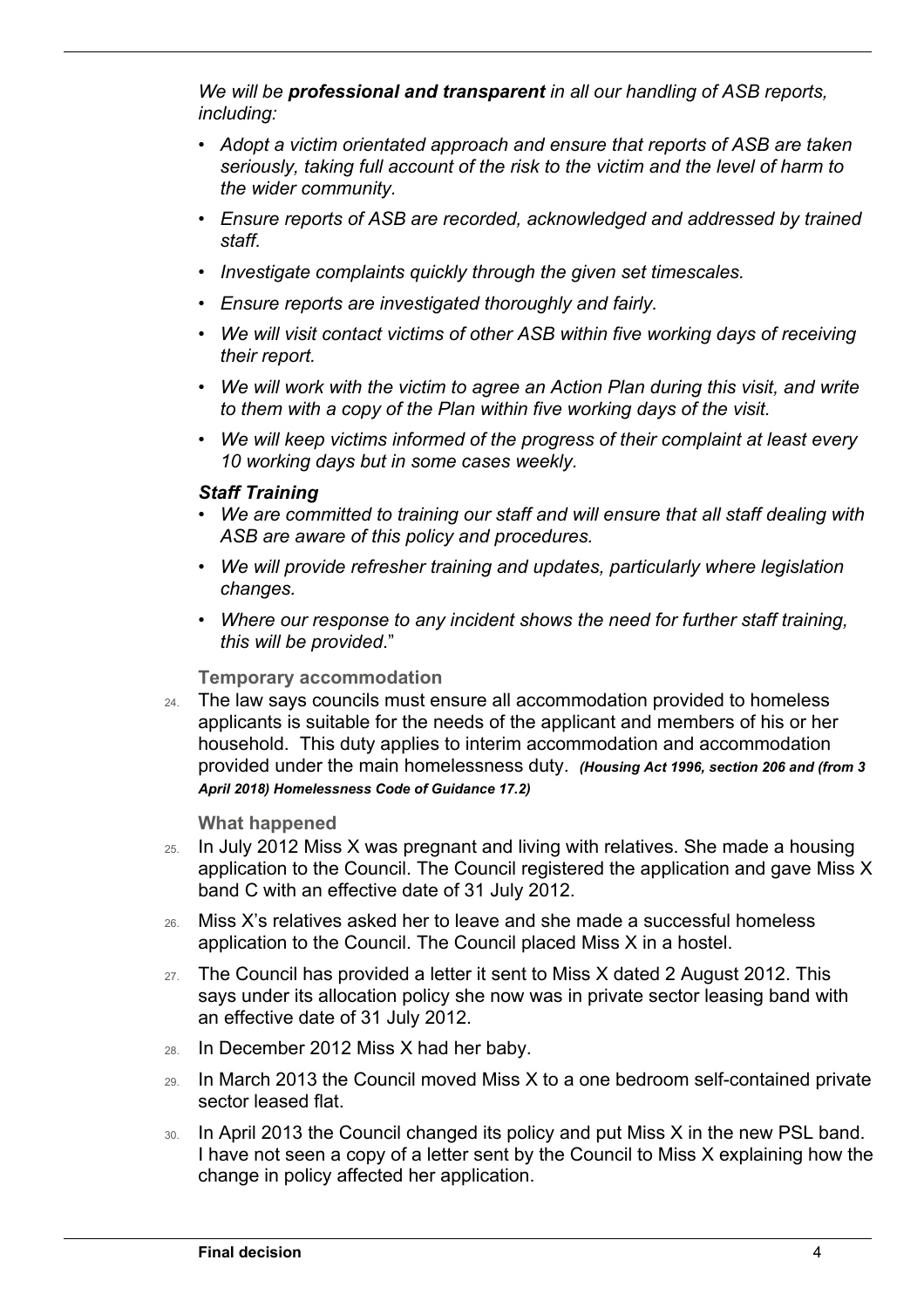- 31. In July 2015 the Council asked Miss X for documents to update her application and check she still qualified. It wanted birth certificates, housing benefit award letters, bank statements, evidence of child tax credits and a signed declaration. Miss X sent the Council what it wanted. This included a housing benefit decision showing her earnings, working tax credit and child tax credit; her NHS exemption certificate because she had working and child tax credits; and her bank statements showing her weekly earned income.
- 32. I have not seen a letter from the Council to Miss X confirming the result of this review.
- 33. On 23 September 2015 Miss X wrote to the Council. She said she had asked it to wanted the Council to move her to a two-bedroom property. She said she tried to review her accommodation in September 2014 but had heard nothing. She make a community contribution and had worked over 16 hours a week since returning to work in 2013 following maternity leave. She said she worked unsocial hours and getting in late was waking her child up as they shared a bedroom.
- 34. A Council Officer (Officer 1) responded on 23 November 2015. He said the property was suitable. He said Miss X could put her daughter's bed in the living room. He did not mention the community contribution award.
- 35. In June 2016 the Council introduced a new allocations policy. It wrote to Miss X to say how this affected her. It said she was in home seekers band but does not give the effective date.
- 36. On 15 October 2016 Miss X wrote to the Council to say she faced increasing difficulties. She said a neighbour shouted obscenities at her daughter and put notes through her door. She was concerned for her daughter's and her own safety. She said her daughter had sensory problems and was upset by noise, leading to her crying and vomiting. She said the neighbour then shouted at her and called her names. She said because of the problems she had reduced her working hours. Miss X said she had worked continuously since she was 16 with only a short break for maternity leave. Miss X did not get a reply.
- 37. Miss X wrote again on 5 March 2017. She wanted a response to her previous letter. She said her housing situation had affected her mental health and she was receiving treatment for depression and awaiting therapeutic intervention.
- 38. Officer 1 responded on 14 March 2017. He apologised the Council had not her property was unsuitable. He said she could ask for a full review of suitability. responded to her letter of 15 October 2016. He said he had considered all her new information; including what she said about her neighbour, but he did not think He said even if the Council agreed she needed to move on welfare grounds she would stay in home seekers band.
- 39. In October 2017 Miss X contacted the Council again. She handed in a letter which said her and her daughter's health was suffering. She said the neighbour frightened her and she did not want to be alone in her flat. She said she either slept at relatives or they stayed with her. She said she had contacted the police but was too frightened of retaliation to take this further. Miss X provided medical information for herself and her daughter. This included a letter from their GP which told of Miss X's severe anxiety and depression and her fear of going home because of her neighbour.
- 40. Miss X also saw her MP who wrote to the Council.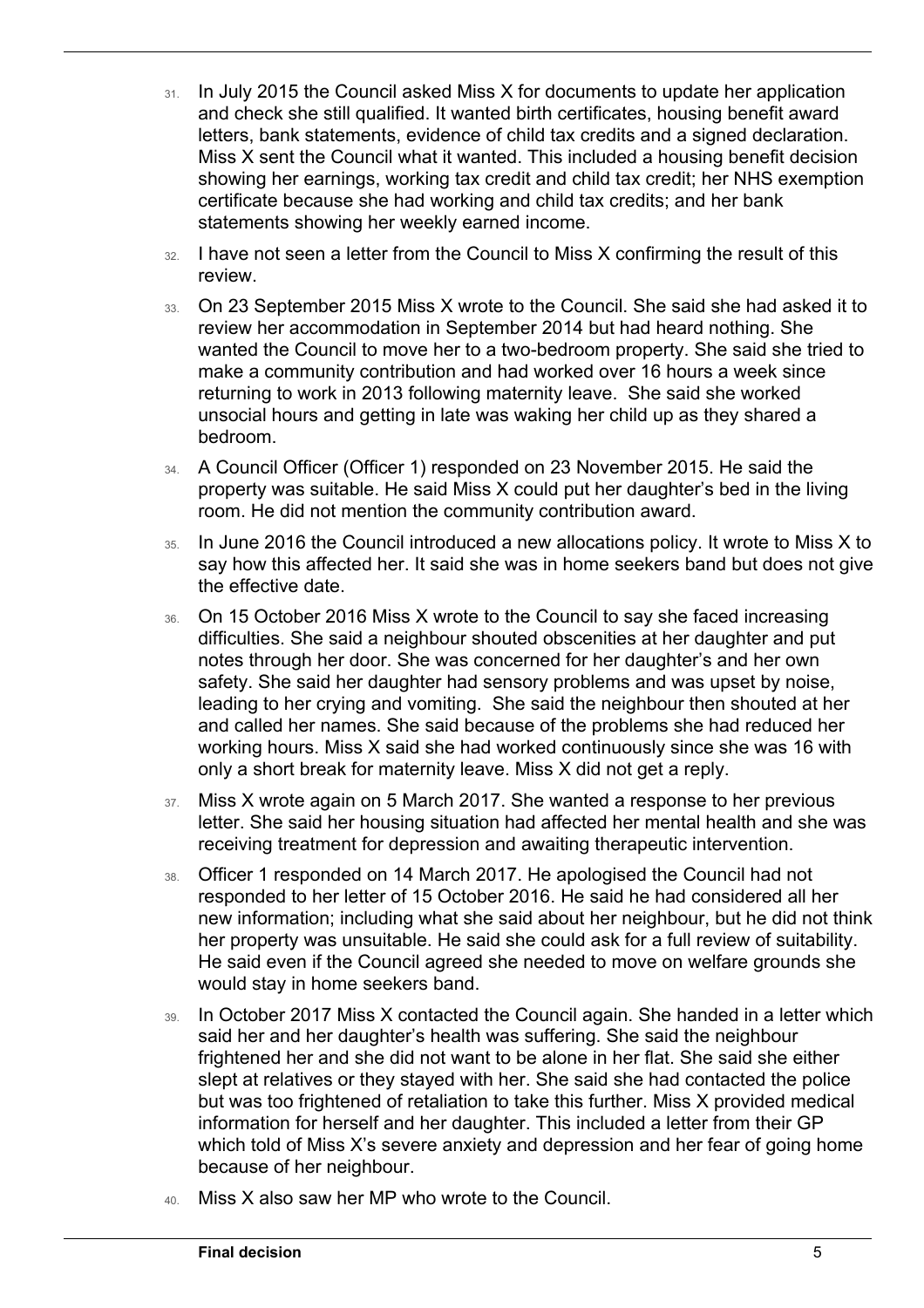- information. She sent the Council a copy of her letter and supporting documents. 41. On 20 November 2017 Miss X wrote to the Council again. She had received a telephone call from the Council telling her about a possible community contribution award if she received carer's allowance. Miss X said she did not get carers allowance She said the caller said the Council did not have her letter of October 2017. She said this concerned her as it contained personal medical
- $42.$  Officer 1 responded on 21 November. He said no-one had passed him Miss X's this. He said the Council could only give Miss X's application emergency band if letter. He said he appreciated Miss X had problems where she lived. He said the information Miss X provided did not made a difference as the health and other problems she reported placed her in home seekers band and she already had there was an immediate risk to her or her daughter's life and limb.
- her working hours and asked about a community contribution award for this. She and that she worked, it did tell her she was eligible for a community contribution 43. There followed a series of emails between Miss X and Officer 1. Miss X said she had recently found out more about the Council's allocation scheme. She had provided information to help her get emergency band. She was about to increase considered it unfair that when she wrote to the Council explaining her situation award. Officer 1 replied that in 2015 he reviewed if the accommodation the Council provided to Miss X as a homeless person was suitable. He said he did not give advice about her housing application as this was a separate issue not relevant to a suitability review.
- voicemail at one in the morning asking her to open her door. She asked the Council to explain why he did not pose a risk to her and her daughter. 44. Miss X also said her neighbour had found her telephone number and left her a
- 45. The Council decided Miss X's emails did not qualify as a complaint. It said it would ask the Housing Manager to telephone her.
- $46.$  In February 2018 the Council responded to Miss X's MP. It said Miss X had told it she was returning to work. Once she had worked more than 16 hours a week for six months she could apply for community contribution award. She would then have a higher priority than those with home seekers band.
- 47. In March 2018 Miss X asked for a review of her housing application and to deal told her was to put her daughter's bed in the living room when this was not safe with this as a complaint. She said if the Council had told her about the community contribution award in 2015 she would be in a different position now. She said all it as it was not separate from the kitchen. She sent the Council supporting documents.
- 48. Officer 1 sent his review decision in April 2018. He said Miss X's effective date of 27 March 2015 was correct as she moved into her current home in March 2013 and had to wait two years for an increase in priority. He said Miss X could complain to us.
- 49. The Council says it does not have the supporting documents Miss X provided.
- 50. The Council did not respond to Miss X's complaint including her complaint about waiting six months. Officer 1 replied he would ask a senior manager to consider the community contribution award. Miss X contacted the Council on 31 May 2018 to ask if it would give her the community contribution award now rather than this. Miss X heard no more.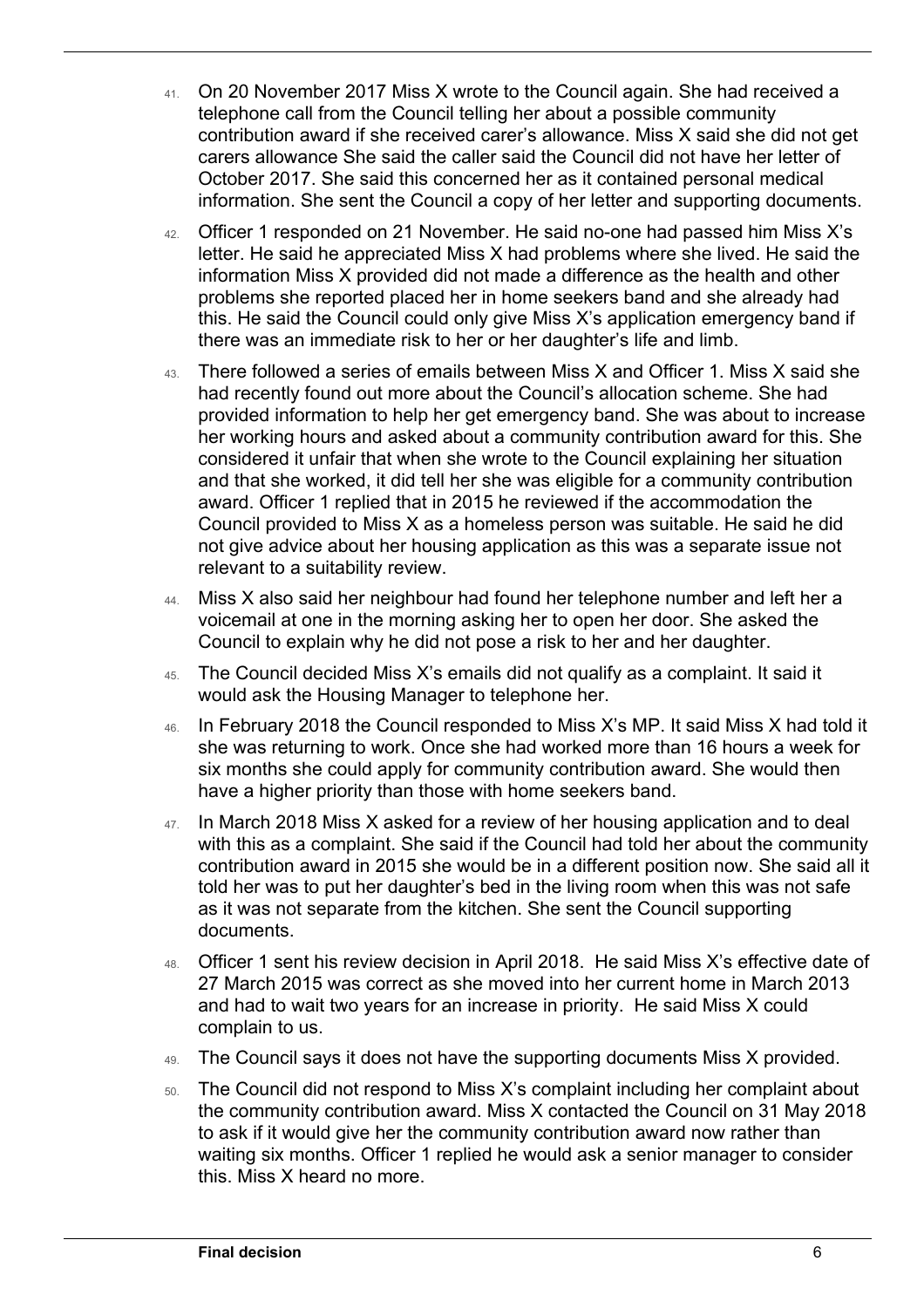- 51. I asked the Council for a printout of Miss X's housing bids from 2015 and the band and effective date of the successful bidder. The Council has only provided a list of Miss X's bids. It is has not given the band and effective date of the successful bidder. It says it is not "practical" to identify the effective date of the successful bidder.
- 52. The Council says Miss X's neighbour is not a council tenant so it has no power to intervene.

**Analysis** 

- 53. In the Council's 2010 allocations policy it gave band D, reduced priority, to homeless applicants it provided private sector accommodation to. This was not time limited. It gave Miss X this band on 31 July 2012 as she was in accommodation it provided. It called this the private sector leasing band.
- 54. In 2013 the Council changed its policy. The Council introduced a separate category called PSL, that had the same priority as when called band D. The difference was that it was now time limited. The Council also introduced a community contribution award.
- 55. I have seen no evidence the Council informed Miss X of the change in policy and how it affected her application.
- 56. As the Council gave Miss X private sector leasing band on 31 July 2012 it should have moved her application to home seeker band in July 2014, the two-year anniversary. It did not do this. It moved her application in March 2015, the twoyear anniversary of when it moved her from one temporary home to another. This is fault.
- 57. Miss X qualified for the community contribution award in 2014. The Council did not award this as it says she did not apply for it. As the Council had not told Miss X about the new policy and introducing the award I do not see how the Council could expect her to know about it and apply for it. It is not a reasonable expectation that housing applicants will regularly search the Council's website to see if there is any update in policy that could be of advantage.
- 58. The Council asked Miss X for information in July 2015 which she provided. This information included details of her income and tax credits. This was evidence Miss X was eligible for the community contribution award. The Council did not award this or tell Miss X she could apply for it.
- apply for it in September 2015. In her letter Miss X said she tried to make a community contribution and that she worked more than 16 hours a week. The legislation. The Council's allocations policy says it will review the suitability of 59. The Council missed a further opportunity to add the award or advise Miss X to Council says it did not advise her about a community contribution award at this point as it dealt with this only as a review of suitability under homelessness legislation. Miss X did not specifically ask for a review under the homelessness private sector leased accommodation. The same officer dealt with this review and Miss X's later allocation scheme review.
- 60. The Council is at fault as it did tell not Miss X how she could improve her rehousing prospects when she was asking for help and advice. This caused injustice as Miss X had lower priority than her circumstances gave her under the Council's policy. As Miss X was not made aware of what she could do she acted to her detriment and reduced her working hours, unaware of the affect this had on her housing application.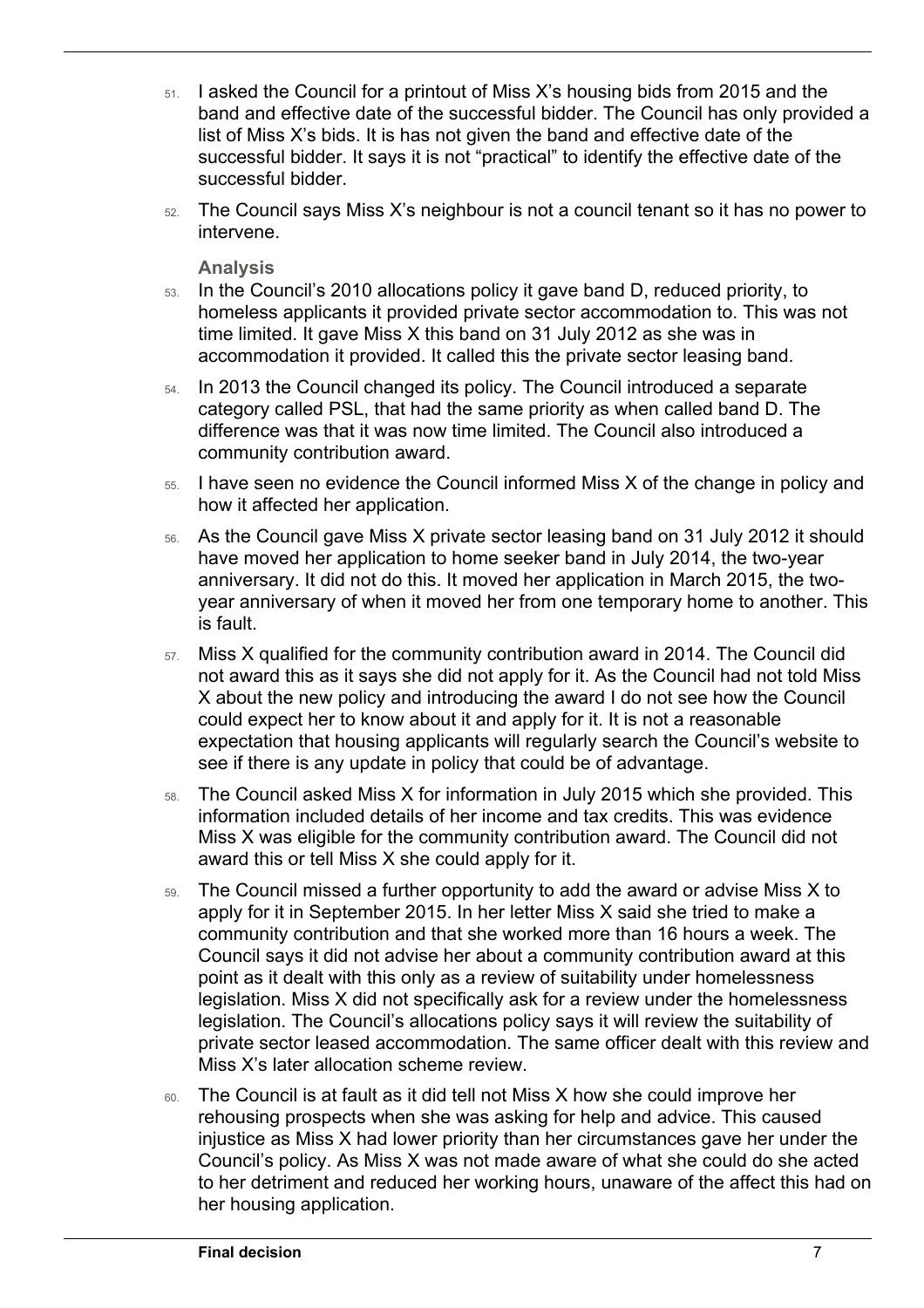- successful bidder for each property Miss X bid for. This would allow me to check if 61. But for fault by the Council Miss X would have had community contribution award band from July 2014. I asked the Council for the band and effective date of the any successful bidder from community contribution band had a later effective date than Miss X. The Council had not provided this so I have reached a view on the balance of probabilities. The Ombudsman investigated a case in 2014 where the Council had not awarded the community contribution band when it should have. In this case the complainant made a bid three months later and would have succeeded if she had the correct band. On the balance of probabilities, I find that if Miss X had community contribution band in July 2014 she would have made a successful bid by the end of that year.
- award she would have moved before the problems started. 62. From October 2016 Miss X told the Council the problems she had with her neighbour and how scared she and her daughter were. The Council did not reply to Miss X's first letter about this. The Council says it did not have the power to intervene because the neighbour is not a council tenant. This is incorrect. Under the Anti-Social Behaviour, Crime and Policing Act 2014 the Council has many powers to deal with anti-social behaviour. The Council can use these powers against any member of the community, not just council tenants. Added to this the Council has a policy saying what it will do when it gets reports of anti-social behaviour. The Council took none of the actions in this policy and provided Miss X with no help or support. It did not even visit her and discuss the problems. This is fault. It caused Miss X injustice as she was left scared in her home with no support from the Council. If the Council had given Miss X community contribution
- 63. The Council undertook a review of Miss X's housing application in April 2018. It has not kept the supporting documents Miss X provided. Because of this I cannot say it properly undertook that review.
- 64. The Council's allocations policy says an applicant can complain to the Housing Ombudsman. Complaints about allocations and allocations decisions where the applicant has reasonable preference are in the jurisdiction of the Local Government and Social Care Ombudsman. The Council's policy should also tell people of their right to complain to us.

## **Agreed action**

- 65. To put matters right for Miss X the Council has agreed that within one month of my final decision it will;
	- Apologise to Miss X.
	- • Give her housing application a community contribution award with an effective date of 31 July 2014. This should allow Miss X the opportunity to bid successfully for a property she wants.
	- over two years she has lived in fear of her neighbour with no support by the • As Miss X could have made a successful bid by the end of 2014 she has spent four and a half years longer than necessary in a one bed-roomed property. For Council. The Council will pay Miss X £4,000 in recognition of the injustice this has caused her.
	- The Council is reviewing its allocations policy. It will take this opportunity to tell people about their right to complain to the Local Government and Social Care Ombudsman in its policy.